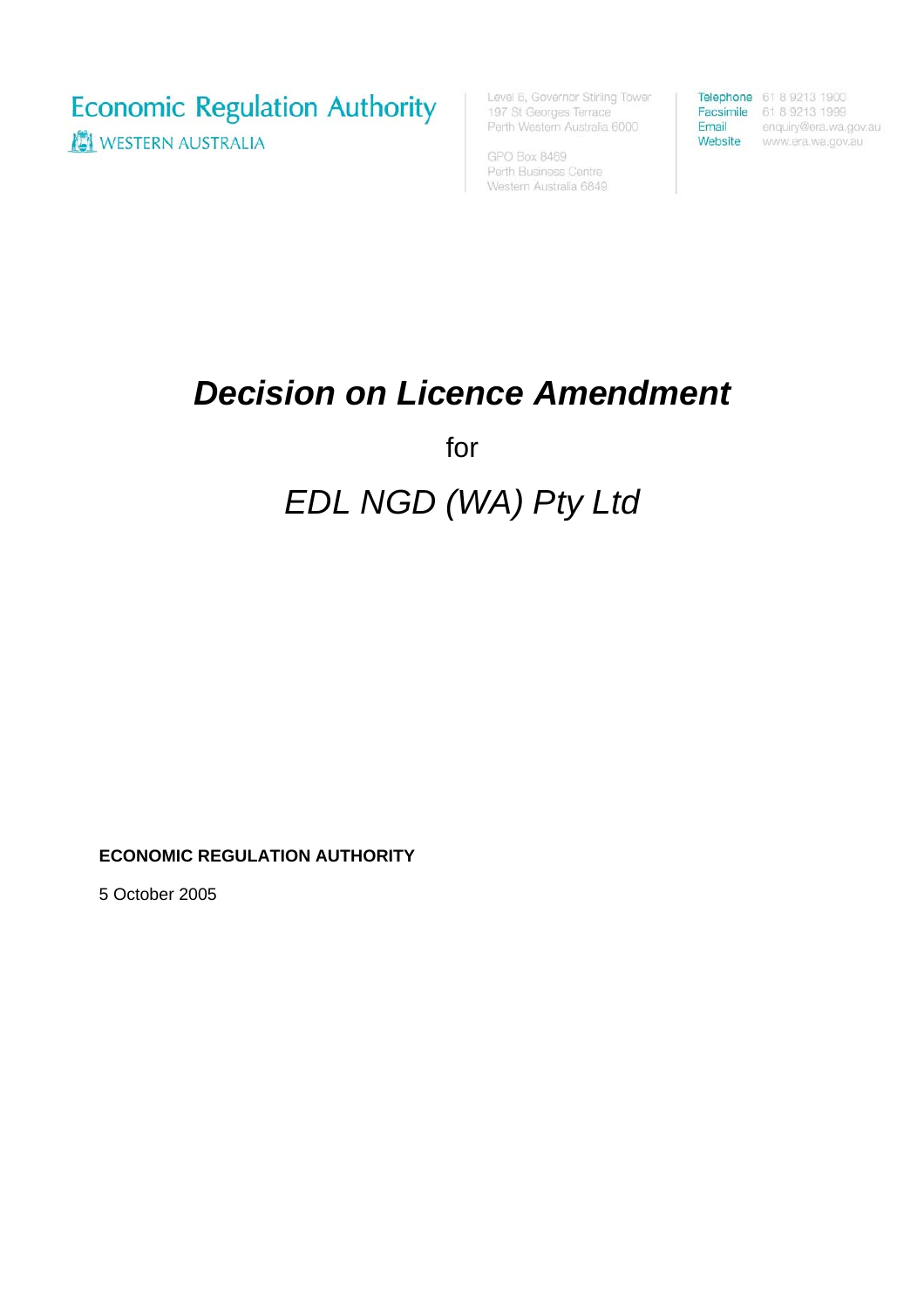## **DECISION**

- 1. On 5 October 2005, the Economic Regulation Authority (**Authority**) determined that amendments were to be made to the Integrated Regional Licence that was granted by the Authority to EDL NGD (WA) Pty Ltd (**Licensee**) on 12 August 2005.
- 2. The licence amendment was made pursuant to section 22 of the *Electricity Industry Act 2004* (Act).

## **STATEMENT OF REASONS**

- 3. Section 22 of the Act, as defined below, sets out the conditions for the Authority to determine that a licence is to be amended.
	- *(1) The Authority may, on its own initiative, determine that a licence is to be amended.*
	- *(2) A licence must specify the procedure to be followed in making such a determination, including the manner in which an amendment is to be notified to the licensee, and the determination may only be made in accordance with that procedure.*
	- *(3) An amendment under this section cannot take effect until it is notified to the licensee under the procedure referred to in subsection (2).*
	- *(4) This section applies to the substitution of a new licence for an existing licence in the same way as it applies to the amendment of a licence.*
- 4. On 31 August 2005, EDL wrote to the Authority requesting for clarifications to be made in Schedule 1 of the Licence.
- 5. The proposed amendments were largely due to clarification on the engine types and emergency generation and recent revised forecast on the initial generating capacity as provided by Western Power. These changes are reflected in section 3 of Schedule 1, the Description and Installed Capacity of the Generating Works, and section 4, the Licence area and Installed Works of the Distribution System
- 6. The amendments are considered to be descriptive changes only, leaving financial and technical capacity and the public interest aspects of the Licence unchanged from the granting of the Licence. Therefore the changes do not require further assessment by the Authority.
- 7. The Authority wrote a letter to Licensee regarding the proposed amendments under consideration by the Authority and allowed an opportunity for the Licensee to make submissions on the proposed changes. No submissions were received.
- 8. The Authority on 5 October 2005 determined that the Licence amendment should be given effect by way of substitution of the existing Licence.